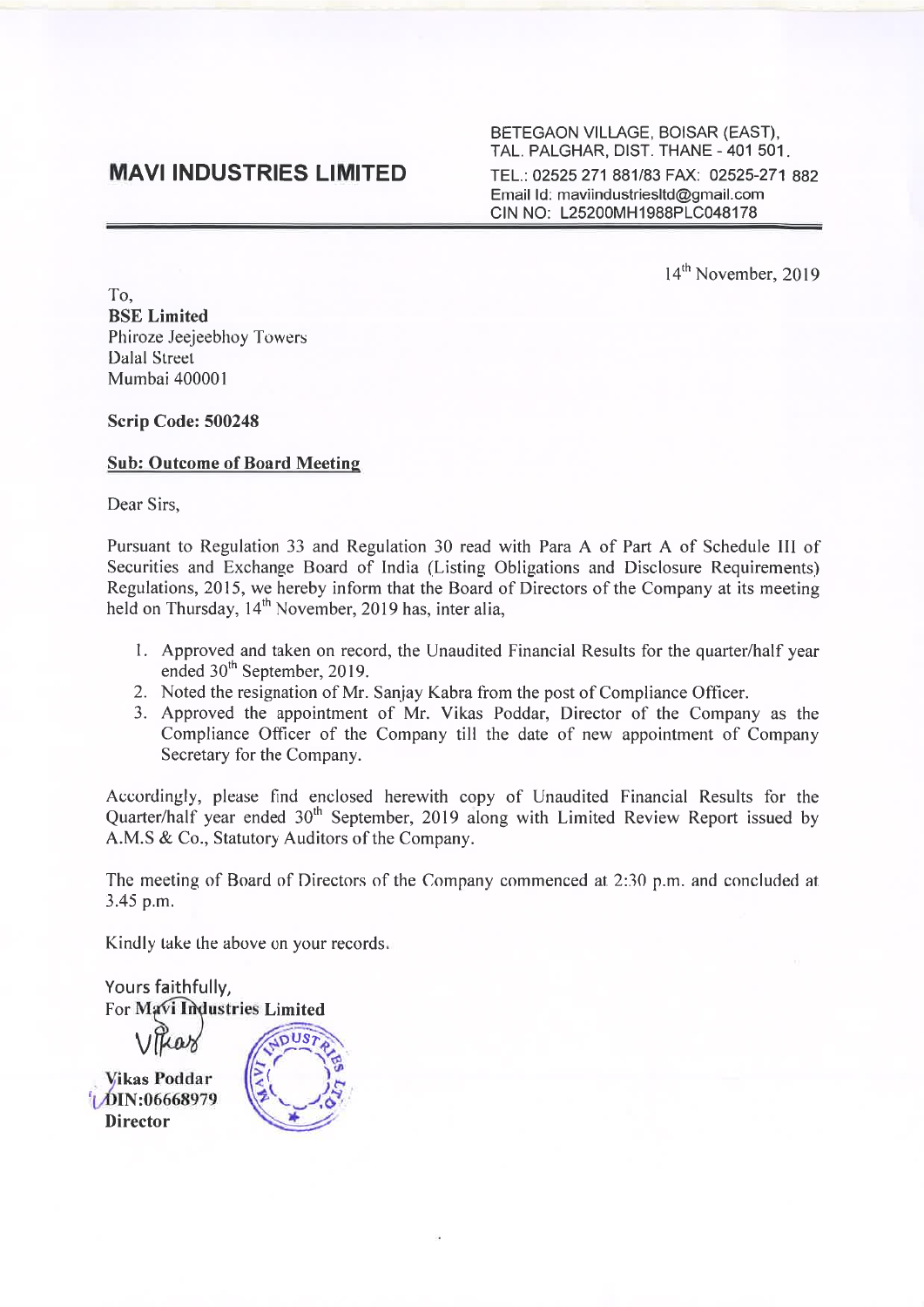### Reg. Office: Betegaon Village, Boisar (East), Dist. Palghar - 401 501 CIN NO.L25200MH1988PLC048178 Email ID: maviindustriesltd@gmail.com Tel: 02525-271881 Statement of Unaudited Financial Results for the Quarter *I* Half Year ended 30th September, 2019

|                                                                  |                      |                                 |                  |                          |                  | (Rs. In lakhs) |
|------------------------------------------------------------------|----------------------|---------------------------------|------------------|--------------------------|------------------|----------------|
|                                                                  | <b>Quarter Ended</b> |                                 |                  | <b>Half Year Ended</b>   |                  | Year ended     |
| Particulars                                                      | 30.09.2019           | 30.06.2019                      | 30.09.2018       | 30.09.2019               | 30.09.2018       | 31.03.2019     |
|                                                                  | <b>Unaudited</b>     | <b>Unaudited</b>                | <b>Unaudited</b> | <b>Unaudited</b>         | <b>Unaudited</b> | <b>Audited</b> |
| 1. Income                                                        |                      |                                 |                  |                          |                  |                |
| a. Revenue from operations                                       | ÷                    | $\centering \label{eq:reduced}$ |                  | $\blacksquare$           |                  |                |
| b. Other Incorne                                                 | W.                   |                                 | 14.87            |                          | 15.43            | 15.44          |
| Total Income                                                     | ×                    | ٠                               | 14.87            | à.                       | 15.43            | 15.44          |
| 2. Expenses                                                      |                      |                                 |                  |                          |                  |                |
| a. Cost of Materials consumed                                    |                      |                                 | ×,               | ÷                        | $\blacksquare$   |                |
| b. Purchase of stock-in-trade                                    |                      |                                 |                  | ü                        | $\blacksquare$   |                |
| c. Change in Inventories of finished goods, work-in-progress and |                      | ×                               |                  | $\bar{a}$                |                  |                |
| stock in trade                                                   |                      |                                 |                  |                          |                  |                |
| d. Employee benefit expense                                      | ٠                    |                                 |                  | $\overline{\phantom{a}}$ |                  |                |
| e. Finance Cost                                                  |                      |                                 |                  |                          |                  |                |
| f. Depreciation & amortisation expense                           |                      |                                 |                  |                          |                  |                |
| g. Other Expenses                                                | 1.71                 | 10.46                           | 0.56             | 12.17                    | 3.86             | 4.71           |
| Total Expenses (a to g)                                          | 1.71                 | 10.46                           | 0.56             | 12.17                    | 3.86             | 4.71           |
| 3. Profit / (Loss) before exceptional items and tax (1-2)        | (1.71)               | (10.46)                         | 14.31            | (12.17)                  | 11.57            | 10.73          |
| 4. Exceptional Items                                             |                      |                                 |                  |                          |                  |                |
| 5. Profit / (Loss) before tax (3-4)                              | (1.71)               | (10.46)                         | 14.31            | (12.17)                  | 11.57            | 10.73          |
| 6. Tax expense (including Deferred Tax)                          |                      |                                 |                  |                          |                  | 2.50           |
| 7. Net Profit / (Loss) after tax (5-6)                           | (1.71)               | (10.46)                         | 14.31            | (12.17)                  | 11.57            | 8.23           |
| 8. Extra ordinary items (net of tax expense)                     |                      |                                 |                  |                          |                  |                |
| 9. Net Profit / (Loss) for the period / year after tax (7-8)     | (1.71)               | (10.46)                         | 14.31            | (12.17)                  | 11.57            | 8.23           |
| 10. Other Comprehensive Income                                   |                      |                                 |                  |                          |                  |                |
| Items that will not be reclassified into Profit or Loss          |                      |                                 |                  |                          |                  |                |
| Other Comprehensive Income (Net of tax)                          |                      |                                 |                  |                          |                  |                |
| 11. Total Comprehensive Income for the year (after tax)          | (1.71)               | (10.46)                         | 14.31            | (12.17)                  | 11.57            | 8.23           |
| $(9+10)$                                                         |                      |                                 |                  |                          |                  |                |
| 12. Earnings per share of Rs. 10/- each (not annualised)         |                      |                                 |                  |                          |                  |                |
| (a) Basic                                                        | (0.02)               | (0.13)                          | 0.18             | (0.16)                   | 0.14             | 0.11           |
| (b) Diluted                                                      | (0.02)               | (0.13)                          | 0.18             | (0.16)                   | 0.14             | 0.11           |
| See accompanying note to the Financial Results                   |                      |                                 |                  |                          |                  |                |
|                                                                  |                      |                                 |                  |                          |                  |                |

Date :- 14th November, 2019 Place:- Betegaon



Director (DIN : 06668979) By Order of Board  $VII$  $407$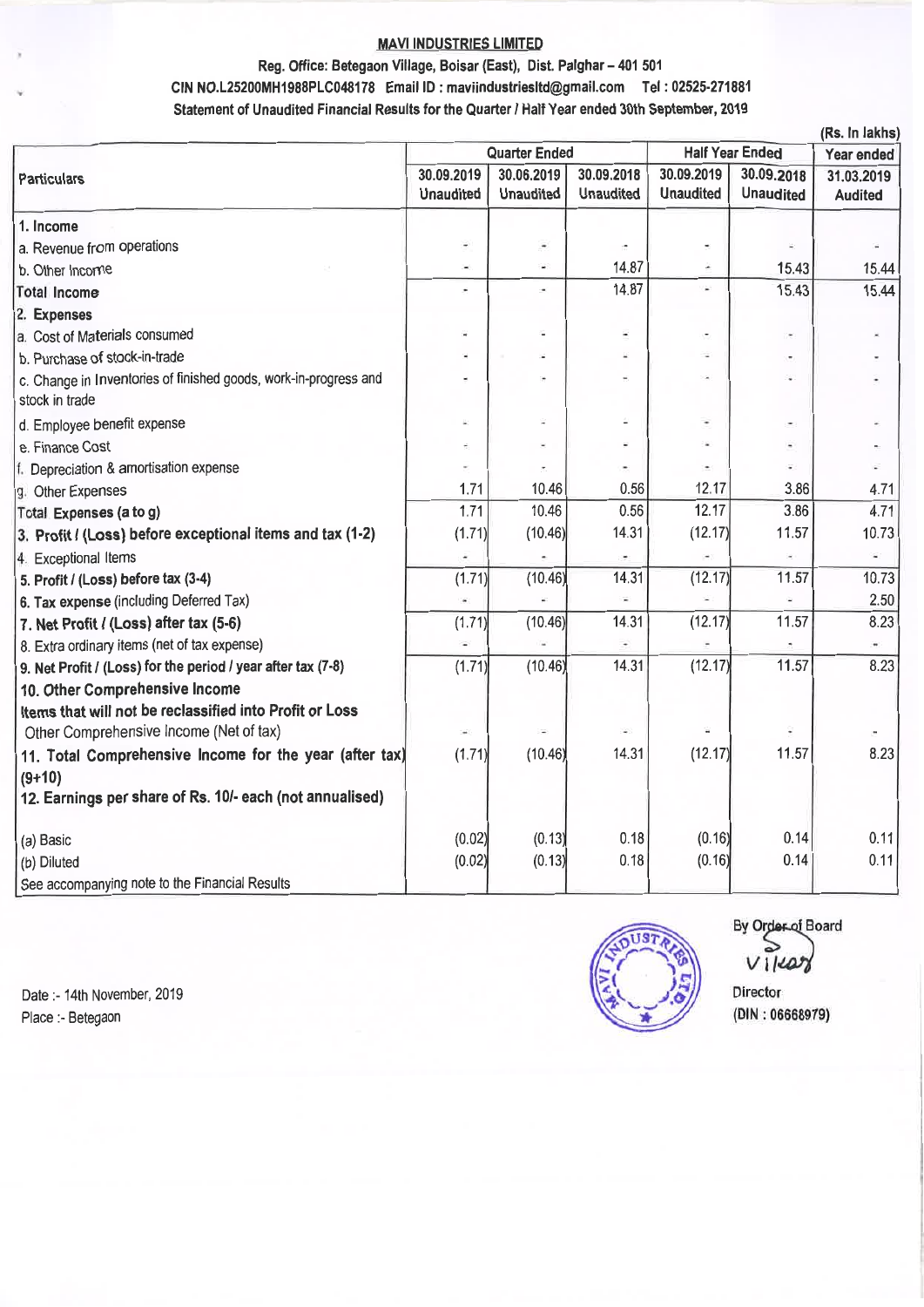### MAVI INDUSTRIES LIMITED Statement of Assets & Liabilities

|                                        |                     | (Rs. In lakhs)      |
|----------------------------------------|---------------------|---------------------|
| <b>Particulars</b>                     | As at<br>30.09.2019 | As at<br>31.03.2019 |
| <b>ASSETS</b>                          |                     |                     |
| <b>Non-current assets</b>              |                     |                     |
| Property, Plant and Equipment          | 34.25               | 34.25               |
| <b>Financial Assets</b>                |                     |                     |
| Investments                            | 0.38                | 0.38                |
| <b>Others</b>                          | 37.45               | 37.45               |
|                                        |                     |                     |
| <b>Total Non - Current Assets</b>      | 72.08               | 72.08               |
|                                        |                     |                     |
| <b>Current assets</b>                  |                     |                     |
| <b>Financial Assets</b>                |                     |                     |
| Cash and Cash Equivalents              | 9.63                | 13.76               |
| <b>Other Financial Assets</b>          | 3.85                | 1.37                |
| <b>Total Current Assets</b>            | 13.48               | 15.13               |
|                                        |                     |                     |
| <b>Total Assets</b>                    | 85.56               | 87.21               |
|                                        |                     |                     |
| <b>EQUITY AND LIABILITIES</b>          |                     |                     |
| <b>Equity</b>                          |                     |                     |
| <b>Equity Share Capital</b>            | 778.63              | 778.63              |
| <b>Other Equity</b>                    | (1,029.88)          | (1,017.71)          |
| <b>Equity attributable to Owners</b>   | (251.25)            | (239.08)            |
| Non Controlling Interest               |                     |                     |
| <b>Total Equity</b>                    | (251.25)            | (239.08)            |
| <b>Liabilities</b>                     |                     |                     |
| <b>Non-current liabilities</b>         |                     |                     |
| <b>Financial Liabilities</b>           |                     |                     |
| <b>Borrowings</b>                      | 61.13               | 61.13               |
| Deferred tax liabilities (Net)         | 0.41                | 0.41                |
| Other Non Current Liabilities          | 226.96              | 226.96              |
| <b>Total Non - Current Liabilities</b> | 288.50              | 288.50              |
|                                        |                     |                     |
| <b>Current liabilities</b>             |                     |                     |
| <b>Financial Liabilities</b>           |                     |                     |
| <b>Borrowings</b>                      | 45.81               | 35.28               |
| Provisions                             | 2.50                | 2,50                |
| <b>Total Current Liabilities</b>       | 48.31               | 37.78               |
| <b>TOTAL EQUITY AND LIABILITIES</b>    | 85.56               | 87.21               |

Date:- 14th November, 2019 Place :- Betegaon



By Order of Board  $\tilde{\mathbf{a}}$  $V$  *I* kar Director (DIN : 06668979)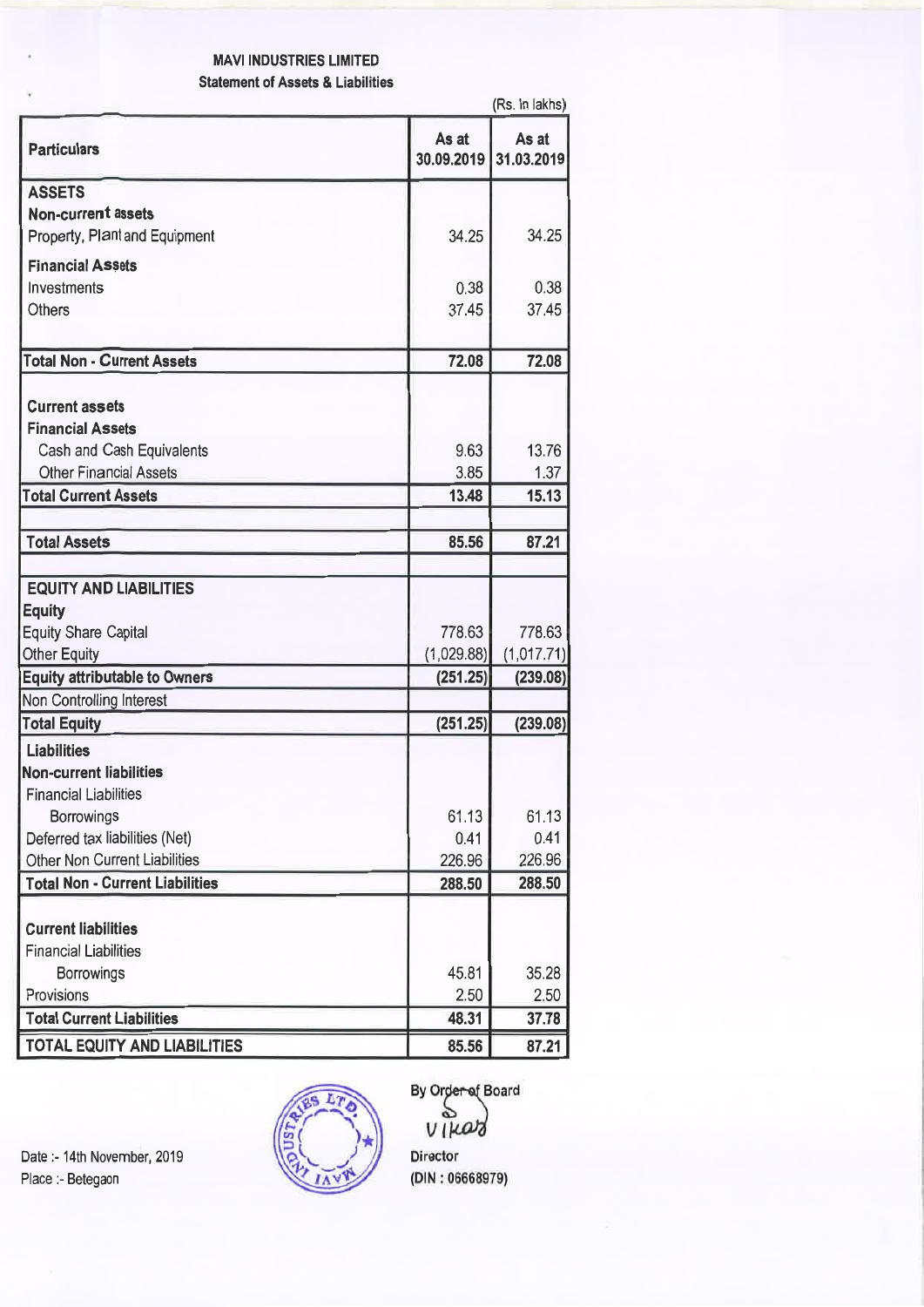## Unaudited Cash Flow Statement for the half year ended 30th September, 2019

|                                                                  | (Rs. In Lakhs)                              |                                             |  |  |
|------------------------------------------------------------------|---------------------------------------------|---------------------------------------------|--|--|
| <b>Particulars</b>                                               | <b>Half Year ended</b><br>30-September-2019 | <b>Half Year ended</b><br>30-September-2018 |  |  |
| A. CASH FLOW FROM OPERATING ACTIVITIES :                         |                                             |                                             |  |  |
| Net Profit / (Loss) Before Tax                                   | $-12.17$                                    | 11.57                                       |  |  |
| Add / (Less) : Adjustments for                                   |                                             |                                             |  |  |
| <b>Reversal of Provision for Doubtful Debts</b>                  |                                             | $-14.86$                                    |  |  |
| <b>Sundry Balance Written Back</b>                               |                                             | $-0.56$                                     |  |  |
|                                                                  | $\tilde{\phantom{a}}$                       | $-15.42$                                    |  |  |
| <b>Operating Loss Before Working Capital Changes</b>             | $-12.17$                                    | $-3.85$                                     |  |  |
| Add / (Less) : Adjustment for changes in working capital         |                                             |                                             |  |  |
| Increase / (Decrease) in other current financial assets          | $-2.50$                                     |                                             |  |  |
| Increase / (Decrease) in other current financial liabilities     | 10.52                                       | $-2.28$                                     |  |  |
| Increase / (Decrease) in Trade Receivables                       |                                             | 14.86                                       |  |  |
| Increase / (Decrease) in short term loans and advances           |                                             |                                             |  |  |
| Increase / (Decrease) in other non-current financial liabilities |                                             | 0.42                                        |  |  |
| <b>Cash Generated from Operations</b>                            | $-4.14$                                     | 9.14                                        |  |  |
| Add / (Less) : Direct Taxes Paid                                 |                                             | ÷                                           |  |  |
| Net Cash Inflow / (Outflow) from Operating Activities (A)        | $-4.14$                                     | 9.14                                        |  |  |
| <b>B. Cash Flow from Investing Activities</b>                    | ×                                           | $\overline{\phantom{a}}$                    |  |  |
| Net Cash Inflow / (Outflow) from Investing Activities (B)        |                                             |                                             |  |  |
| <b>C. CASH FLOW FROM FINANCING ACTIVITIES</b>                    |                                             |                                             |  |  |
| Net Increase / (Decrease) in non current long term borrowings    |                                             | 1.26                                        |  |  |
| Net Cash Inflow / (Outflow) from Financing Activities (C)        | $\blacksquare$                              | 1.26                                        |  |  |
| Net increase / (Decrease) in Cash and Cash Equivalents (A+B+C)   | $-4.14$                                     | 10.40                                       |  |  |
| Add: Cash and Cash Equivalents at the beginning of the period    | 13.76                                       | 3.98                                        |  |  |
| Cash and Cash Equivalents at the end of the period               | 9.62                                        | 14.38                                       |  |  |
|                                                                  |                                             |                                             |  |  |

Date: - 14th November, 2019 Place :- Betegaon



By Order of Board VIKOZ

Director (DIN : 06668979)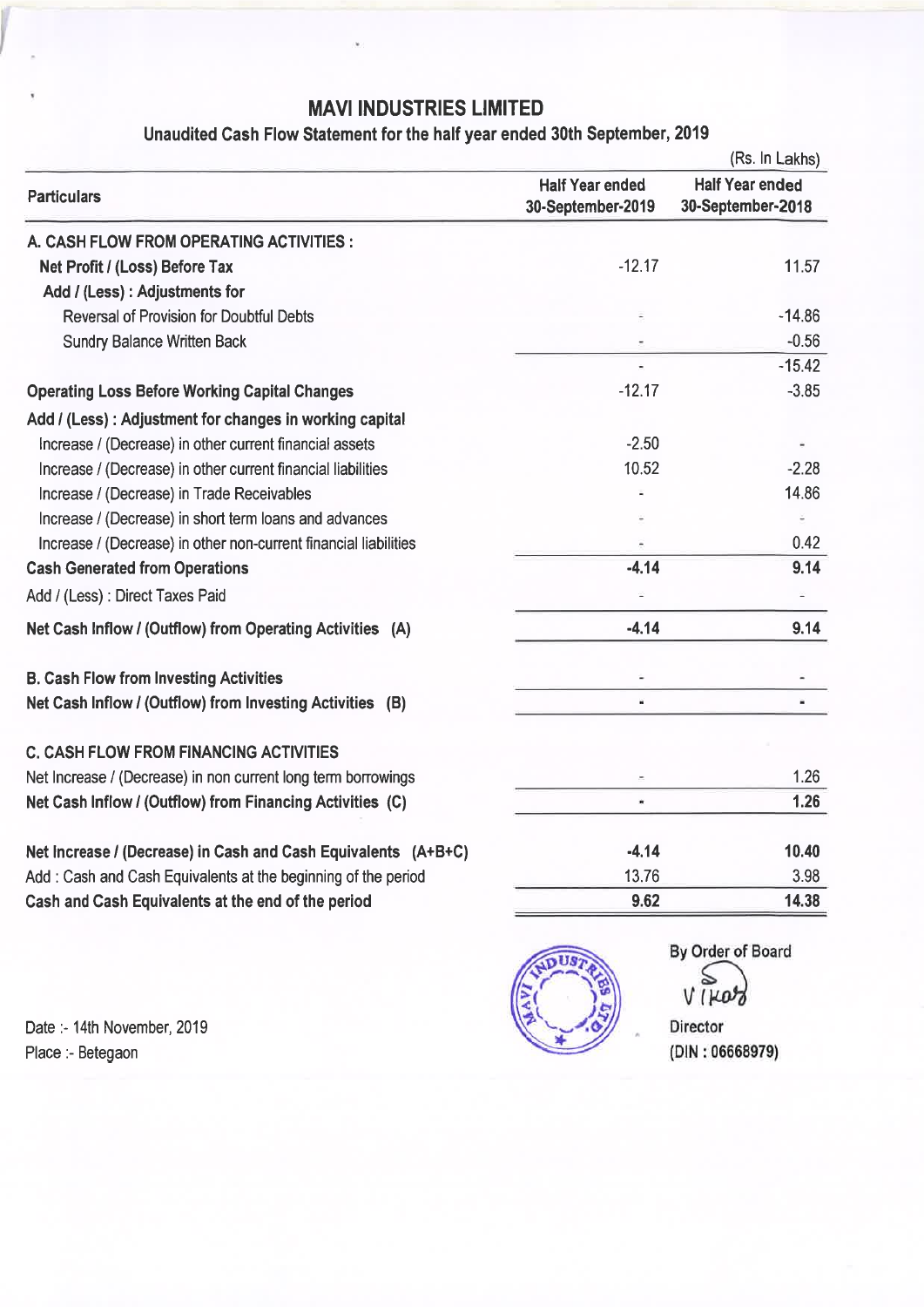Reg. Office: Betegaon Village, Boisar (East), Dist. Palghar -401 501 CIN NO.L25200MH1988PLC048178 Email ID: maviindustriesltd@gmail.com Tel: 02525-271881

#### Notes to the Financials Results:

- 1. The Financial Results of the Company for the quarter/ half year ended September 30, 2019 have been reviewed by the Audit Committee and taken on record by the Board of Directors at its meeting held on November 14, 2019.
- 2. This Statement has been prepared in accordance with the Companies {Indian Accounting Standard) Rules, 2015 {IND AS) & prescribed under section 133 of the Companies Act, 2013 and other recognized accounting practices and policies to the extent applicable.
- 3. Based on the guiding principles given in Ind AS-108 Operating Segment prescribed under Section 133 of the Companies Act, 2013 read with the relevant rules issued thereunder and other accounting principles accepted in India, the disclosure requirement of Ind AS - 108 in this regard are not applicable.
- 4. Comparative financial information have been regrouped and reclassified, wherever necessary, to correspond to figure of the current quarter/half year.

Dated:- November 14, 2019 Place:- Betegaon



For MANTINDUSTRIES LIMITED

**Director** (DIN 06668979)  $V$ *Mar*